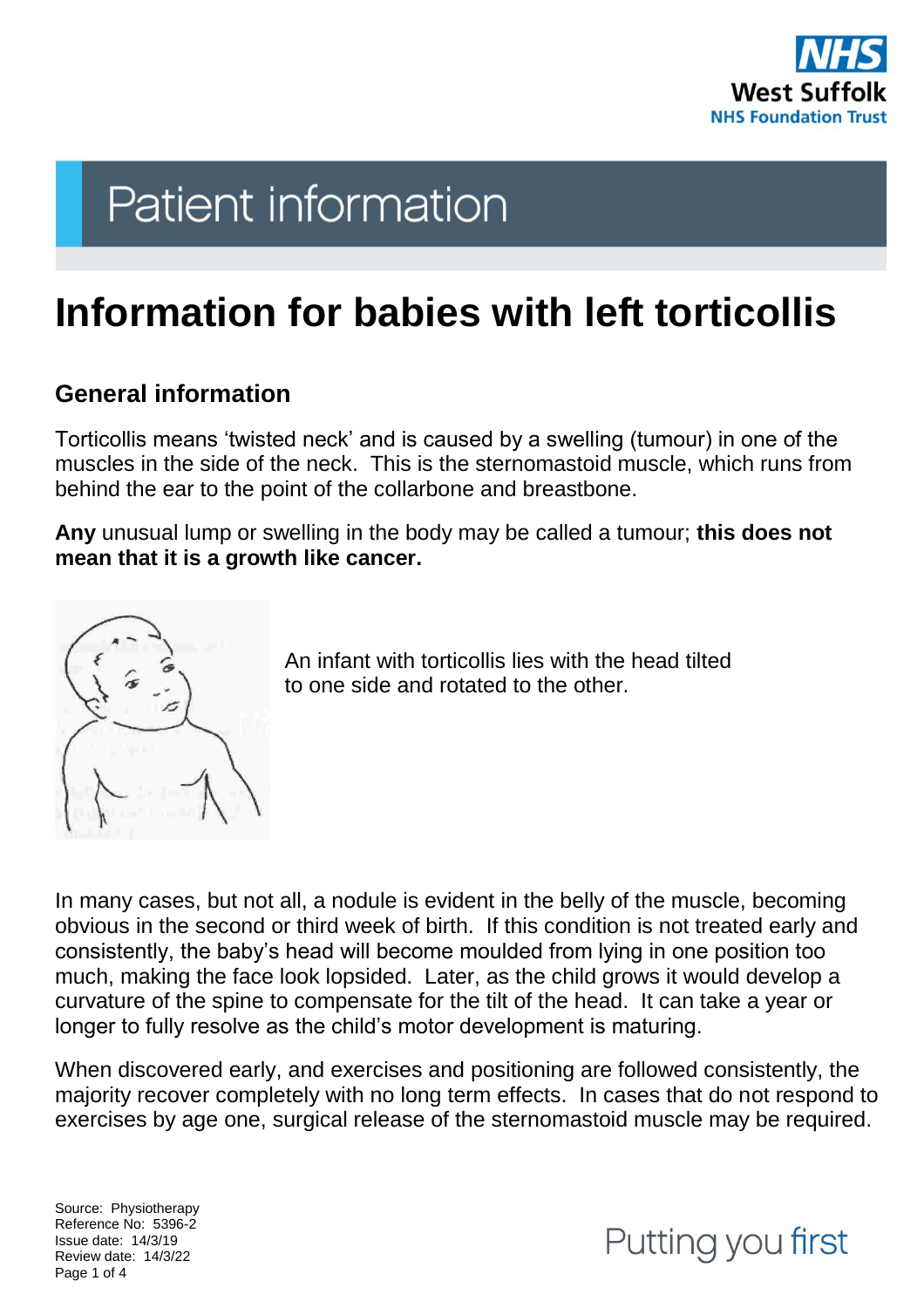## **Exercises for LEFT torticollis**

In a child with left torticollis, the head is **tilted** to the **left** and the face is **rotated** to the **right**. Therefore when stretching, you will need to tilt your child's head to the right (right ear to right shoulder) and turn their face to the left (look over left shoulder).

The following exercises are best done with your child placed on the floor on their back. If you have help with the exercises, your assistant can stabilize the shoulders while you do the stretching exercises.

#### **Side bending**

Hold your child's LEFT shoulder down with your RIGHT hand. Place your LEFT hand on top of the LEFT side of your child's head and slowly bend their head towards their RIGHT shoulder.

Hold for a count of 5

Repeat x 3



#### **Rotation**



Place your LEFT forearm against your child's RIGHT shoulder, and cup your child's head with the same hand. Use your RIGHT hand to hold your child's chin. Slowly rotate your child's face to their LEFT.

Alternatively, roll your child onto the LEFT side. Keep their interest with a toy or eye contact. Gently roll your child's body onto their back whilst keeping their head rotated to the LEFT.

Hold for a count of 5

Repeat x 3

## **Playing positions**

Place the child on their **tummy** with a small rolled up towel under their chest. Place toys so the child has to turn their face to the LEFT. For a further stretch in this position, gently lift the child's legs and hips off the floor. Build up the time he spends on his tummy gradually.





#### **Do NOT put your child on their tummy to sleep.**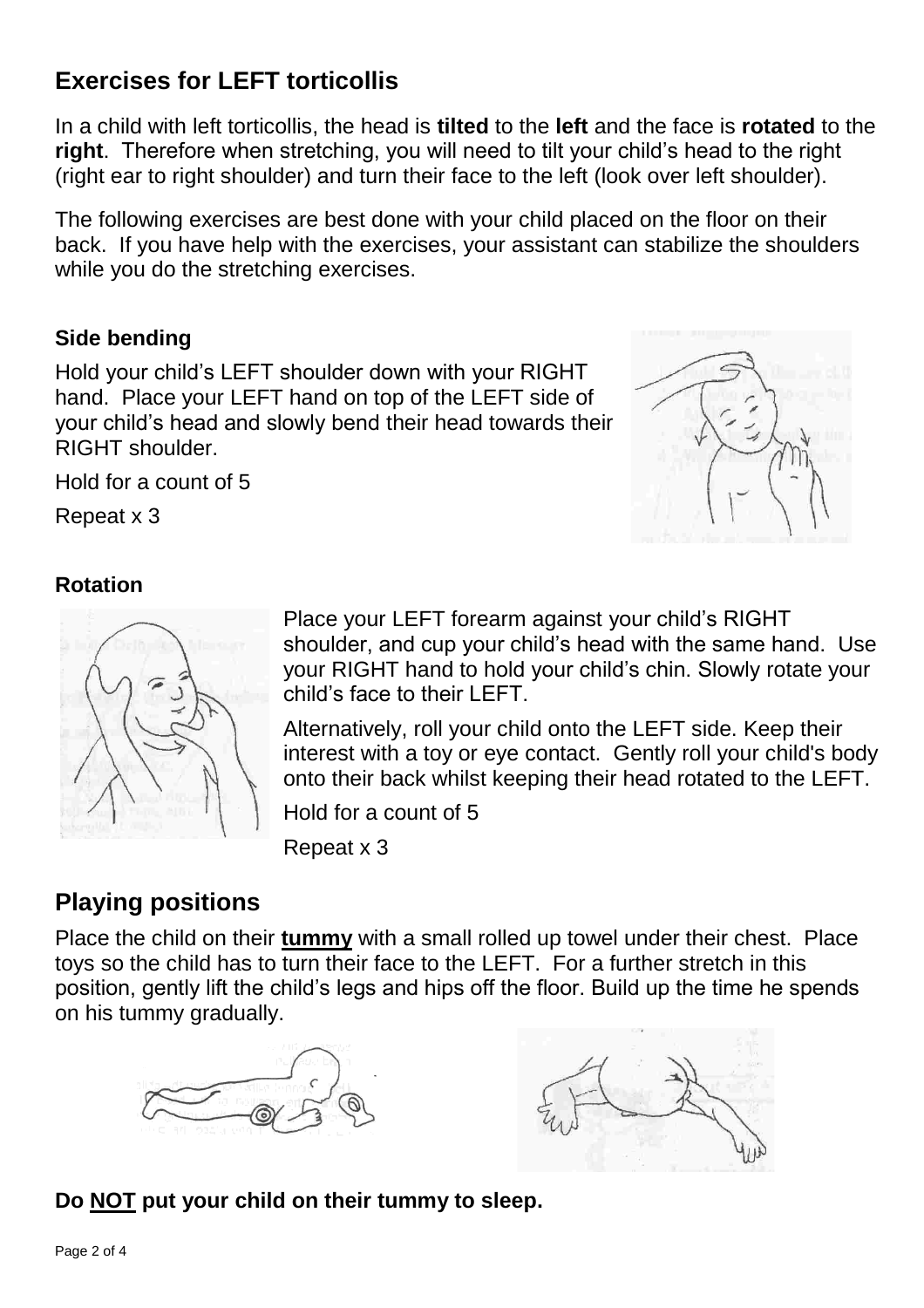

The position shown above is good for encouraging midline positioning of the head as well as interacting with your child.

Another useful play position is **side lying** which also facilitates midline head position.

When playing on their back you may need to use a rolled towel to maintain midline position of the head. Your Physiotherapist will show you how to do this.



## **Carrying**

Hold the child facing away from you, in a side lying position, with the child's LEFT ear resting against your LEFT forearm. Place your RIGHT arm between the child's legs and support the child's body.

## **Other advice**

- Hold toys so that your child has to look up and out to the LEFT.
- Position your child in their cot so you approach them from the LEFT.
- When holding your child across your shoulder, position them to face the LEFT.
- When in their car seat, use a rolled up towel to correct their head position.
- Use a rolled towel for when the child is lying in their pram to correct the position of the head. Your physiotherapist will show you how to do this.

### **Do NOT use the rolled towel when the child is sleeping or unsupervised.**

- Encourage the child to lie on either side to gain the midline position of the head.
- When the child is breastfeeding on the RIGHT breast, gently position them so they have a stretch taking the RIGHT ear to their RIGHT shoulder.
- If bottle feeding, hold your child in your RIGHT arm so that they have to turn to the LEFT or midline to feed.

#### **If you think that your baby is being caused discomfort by any of these exercises, stop doing them and contact your physiotherapist.**